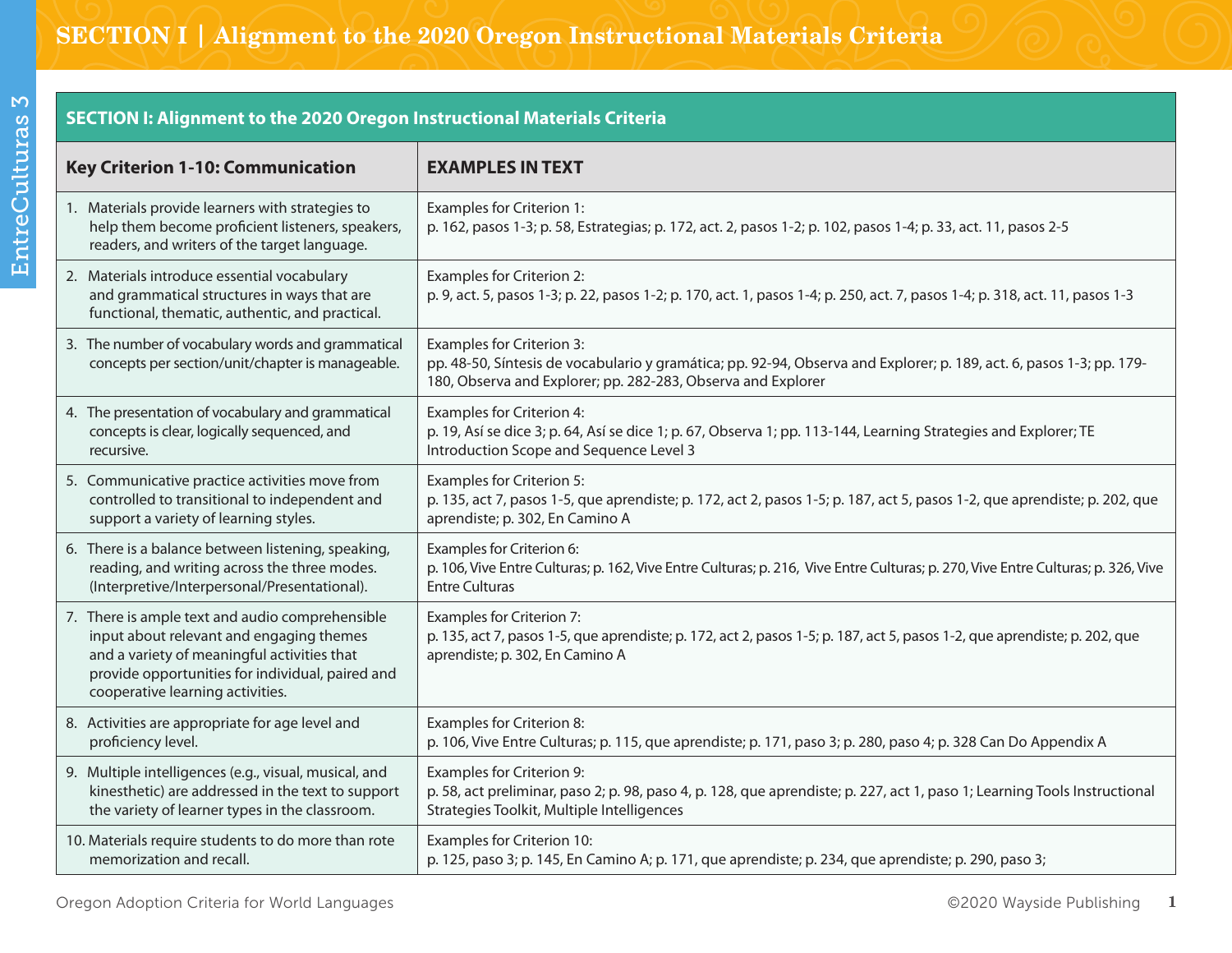| Key Criterion 11-17: Culture                                                                                                                                                                                | <b>EXAMPLES IN TEXT</b>                                                                                                                                                                                  |  |
|-------------------------------------------------------------------------------------------------------------------------------------------------------------------------------------------------------------|----------------------------------------------------------------------------------------------------------------------------------------------------------------------------------------------------------|--|
| 11. There is a wide variety of authentic, culturally<br>sensitive, and non-stereotypical current visual<br>images of the target culture(s).                                                                 | <b>Examples for Criterion 11:</b><br>Appendix A Analytic Growth Rubric; p.66, Enfoque Cultural; p. 110 Explora Colombia; pp.220-221, Descubre la<br>República Dominicana; p. 278, act 1                  |  |
| 12. There is a broad and diverse representation<br>of countries presented. If the target language<br>is spoken in one country, regional cultural<br>differences in dialect and idiom are represented.       | Examples for Criterion 12:<br>TE Scope and sequence 1-3                                                                                                                                                  |  |
| 13. Cultural information is interesting, relevant, and<br>age- and proficiency-level appropriate.                                                                                                           | <b>Examples for Criterion 13:</b><br>p. 66, Enfoque cultural; p. 73, reflexión intercultural; p. 173, reflexión intercultural; p. 226, Enfoque cultural; p. 288,<br>Enfoque cultural;                    |  |
| 14. Materials explore the diversity of distinct cultures<br>and individuals that share the target language<br>(including, but not limited to dialect and idioms).                                           | <b>Examples for Criterion 14:</b><br>TE Scope and sequence 1-3; TE approaches to teaching; p. 63 expresiones útiles; glossary Spanish-English<br>expresiones útiles                                      |  |
| 15. Materials promote learners' reflection of their<br>own culture.                                                                                                                                         | <b>Examples for Criterion 15:</b><br>p. 28 reflexión intercultural; p. 77; reflexión intercultural; p. 228; reflexión intercultural; p. 231; reflexión<br>intercultural; p. 300; reflexión intercultural |  |
| 16. Connections are made between the target<br>cultural practices and perspectives.                                                                                                                         | Examples for Criterion 16:<br>p. 9, Enfoque cultural; p. 77, Enfoque cultural; p. 120, Enfoque cultural; p. 226, Enfoque cultural; p. 288, Enfoque<br>cultural;                                          |  |
| 17. Activities are appropriate for age level and<br>proficiency level.                                                                                                                                      | Examples for Criterion 17:<br>p. 106, Vive Entre Culturas; p. 115, que aprendiste; p. 171, paso 3; p. 280, paso 4; p. 328 Can Do Appendix A                                                              |  |
| <b>Key Criterion 18-19: Connections</b>                                                                                                                                                                     | <b>EXAMPLES IN TEXT</b>                                                                                                                                                                                  |  |
| 18. The materials provide opportunities for students<br>to utilize the target language with other subject<br>areas in cross-disciplinary projects.                                                          | <b>Examples for Criterion 18:</b><br>p. 61, enfoque cultural; p. 77, enfoque cultural; p. 79, enfoque cultural; p. 226, enfoque cultural; p. 290, enfoque<br>cultural                                    |  |
| 19. Materials engage students in learning and<br>skill-based activities that maximize practice<br>opportunities that are relevant and integrated into<br>appropriate cross-curricular content and concepts. | Examples for Criterion 19:<br>p. 106, Vive Entre Culturas; p. 162, Vive Entre Culturas; p. 216, Vive Entre Culturas; p. 270, Vive Entre Culturas; p. 326,<br><b>Vive Entre Culturas</b>                  |  |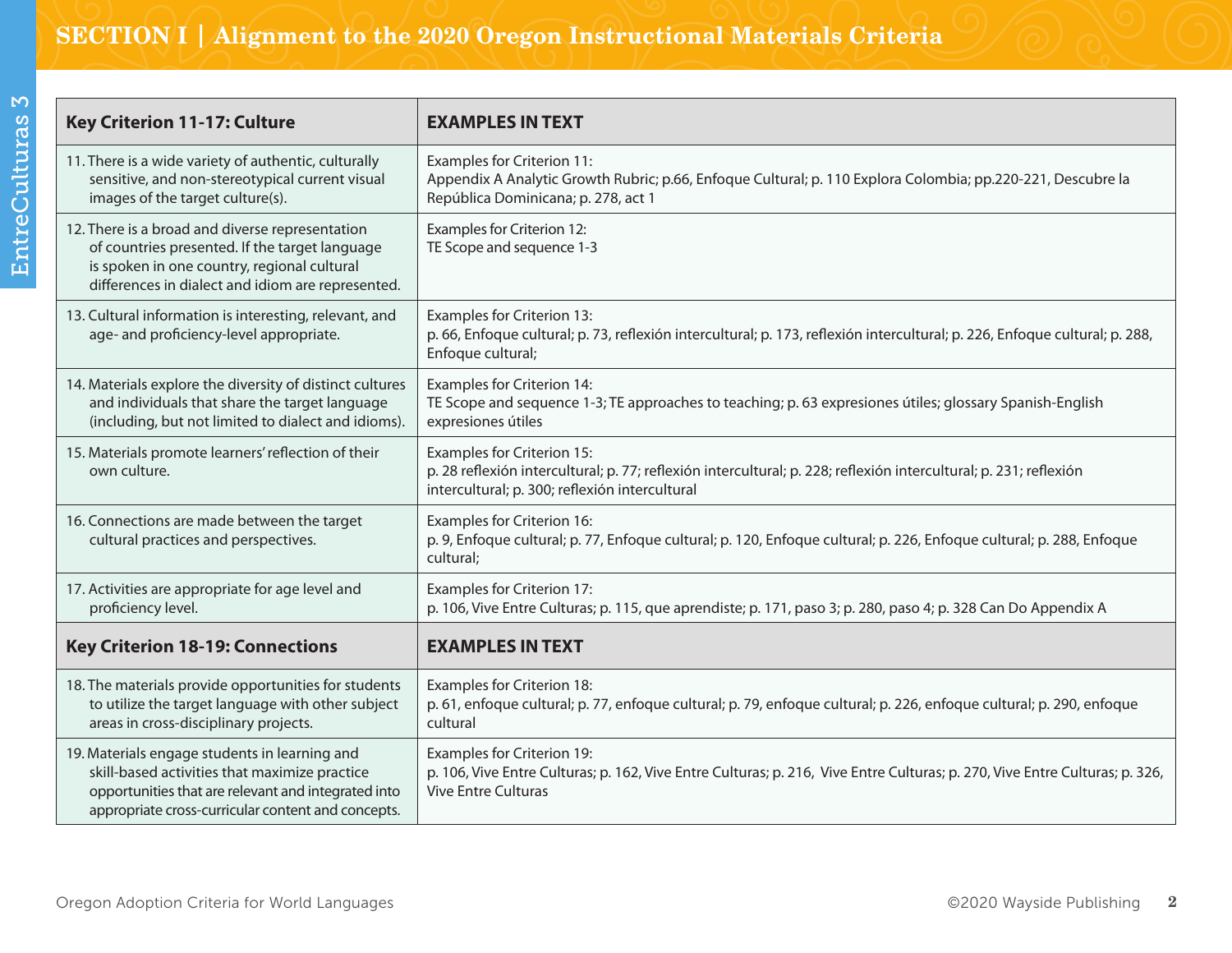# SECTION I | Alignment to the 2020 Oregon Instructional Materials Criteria

| t      |  |
|--------|--|
|        |  |
| Ì      |  |
| ï<br>ĺ |  |
| ſ<br>l |  |
|        |  |
|        |  |
| ï      |  |
|        |  |
|        |  |

| <b>Key Criterion 20-22: Comparisons</b>                                                                                                                                                                               | <b>EXAMPLES IN TEXT</b>                                                                                                                                                                                 |
|-----------------------------------------------------------------------------------------------------------------------------------------------------------------------------------------------------------------------|---------------------------------------------------------------------------------------------------------------------------------------------------------------------------------------------------------|
| 20. Students are asked to compare and contrast<br>the linguistic and cultural similarities and<br>differences between the products, practices, and<br>perspectives of own culture and those of the<br>target culture. | Examples for Criterion 20:<br>p. 9, Enfoque cultural; p. 77, Enfoque cultural; p. 120, Enfoque cultural; p. 226, Enfoque cultural; p. 288, Enfoque<br>cultural;                                         |
| 21. Students are asked to look at their own language<br>and compare it linguistically to the target language.                                                                                                         | <b>Examples for Criterion 21:</b><br>p.28 reflexión intercultural; p. 77; reflexión intercultural; p. 228; reflexión intercultural; p. 231; reflexión intercultural;<br>p. 300; reflexión intercultural |
| 22. Students are asked to utilize higher order<br>thinking skills of analysis, synthesis, evaluation,<br>and negotiation.                                                                                             | <b>Examples for Criterion 22:</b><br>p. 106, Vive Entre Culturas; p. 162, Vive Entre Culturas; p. 216, Vive Entre Culturas; p. 270, Vive Entre Culturas; p. 326,<br><b>Vive Entre Culturas</b>          |
|                                                                                                                                                                                                                       |                                                                                                                                                                                                         |
| <b>Key Criterion 23-25: Communities</b>                                                                                                                                                                               | <b>EXAMPLES IN TEXT</b>                                                                                                                                                                                 |
| 23. The materials provide opportunities for students<br>to engage in collaborative activities in local and<br>global communities.                                                                                     | <b>Examples for Criterion 23:</b><br>p. 106, Vive Entre Culturas; p. 162, Vive Entre Culturas; p. 216, Vive Entre Culturas; p. 270, Vive Entre Culturas; p. 326,<br><b>Vive Entre Culturas</b>          |
| 24. The materials provide information about how<br>students can use the target language for<br>enjoyment, enrichment, and advancement in the<br>future and beyond the school experience.                              | Examples for Criterion 24:<br>p.222, actividad preliminar, pasos 1-3; p. 225, act.1; p. 228, act 2; p. 238, act 4; p. 250, act 7                                                                        |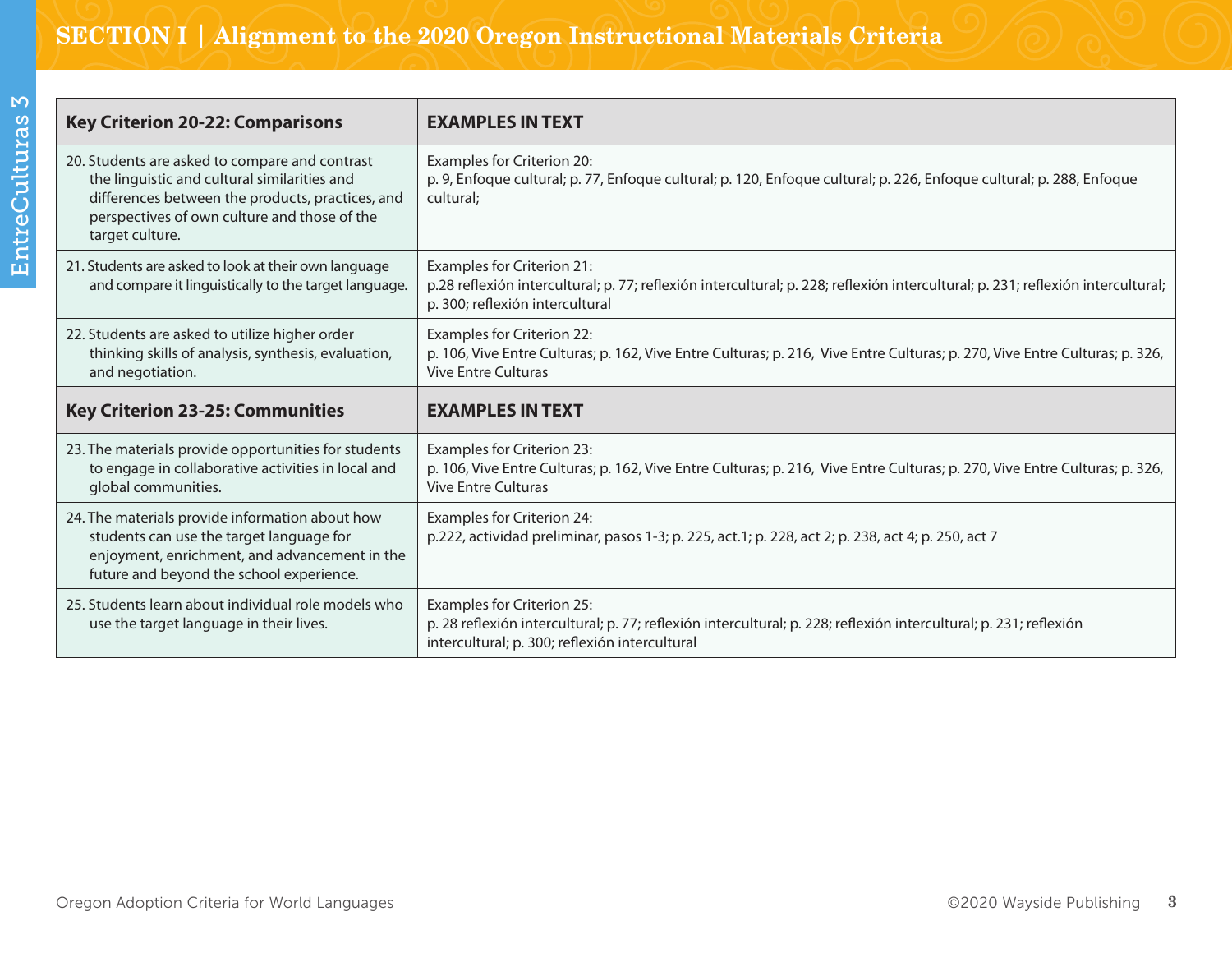| <b>SECTION II &amp; III: Instructional Supports and Monitoring Student Progress</b>                                                                                                                                                                                                                                                                                                                                                                        |                                                                                                                                                                                                                                                                                                                                           |  |
|------------------------------------------------------------------------------------------------------------------------------------------------------------------------------------------------------------------------------------------------------------------------------------------------------------------------------------------------------------------------------------------------------------------------------------------------------------|-------------------------------------------------------------------------------------------------------------------------------------------------------------------------------------------------------------------------------------------------------------------------------------------------------------------------------------------|--|
| <b>Key Criteria</b>                                                                                                                                                                                                                                                                                                                                                                                                                                        | <b>EXAMPLES IN TEXT</b>                                                                                                                                                                                                                                                                                                                   |  |
| II - INDICATORS OF QUALITY: Differentiated Instruction                                                                                                                                                                                                                                                                                                                                                                                                     |                                                                                                                                                                                                                                                                                                                                           |  |
| 26. Materials facilitate the planning and implementation<br>of differentiated instruction addressing the needs<br>of identified students. (Talented and Gifted (TAG),<br>English Language Learner (ELL)/Emerging Bilingual<br>(EB), Special Education (SPED), and Alternative<br>Education students.)                                                                                                                                                      | TE Introduction, Approaches to Teaching<br>Connections to career technology/real world application; connections to ELA-second language and transfer into<br>first language; Mathematical practices in using grammar in context and discovery method; Social studies through<br>heavy use of authentic resources/primary source documents. |  |
| III - INDICATORS OF QUALITY: Instructional Materials                                                                                                                                                                                                                                                                                                                                                                                                       |                                                                                                                                                                                                                                                                                                                                           |  |
| 27. Materials systematically develop foundational<br>language acquisition skills using transparent,<br>research-based methods.                                                                                                                                                                                                                                                                                                                             | TE Introduction, World Readiness Standards, Approaches to Teaching                                                                                                                                                                                                                                                                        |  |
| 28. Materials provide explicit and systematic<br>instruction and diagnostic support in:<br>vocabulary, grammar, communication, culture,<br>reading, writing, speaking, and listening.                                                                                                                                                                                                                                                                      | TE Introduction, Approaches to Teaching; p. 9, act. 5, pasos 1-3; p. 22, pasos 1-2; p. 170, act. 1, pasos 1-4; p. 250, act.<br>7, pasos 1-4; p. 318, act. 11, pasos 1-3                                                                                                                                                                   |  |
| 29. Language/pictures/graphics/media used in texts<br>is active in the pursuit of equity outcomes, framed<br>in the positive, not just the absence of negative.<br>• Language includes protected classes and<br>historically underserved populations.<br>• Materials provide opportunities to see diverse<br>cultures in significant roles.<br>• Materials make connections to diverse<br>micro-communities (religious, economical,<br>geographical, etc.) | pp. 4-51; Appendix C, pp. 56-68; Correlation to AP; pp. 218-270; p. 278, enfoque cultural;                                                                                                                                                                                                                                                |  |
| 30. Materials provide appropriate, ample educational<br>opportunities for students to apply, practice, and<br>master each standard.                                                                                                                                                                                                                                                                                                                        | p. 66, Enfoque cultural; p. 73, reflexión intercultural; p. 106, Vive entre culturas; p. 162, Vive entre culturas; p. 216,<br>Vive entre culturas                                                                                                                                                                                         |  |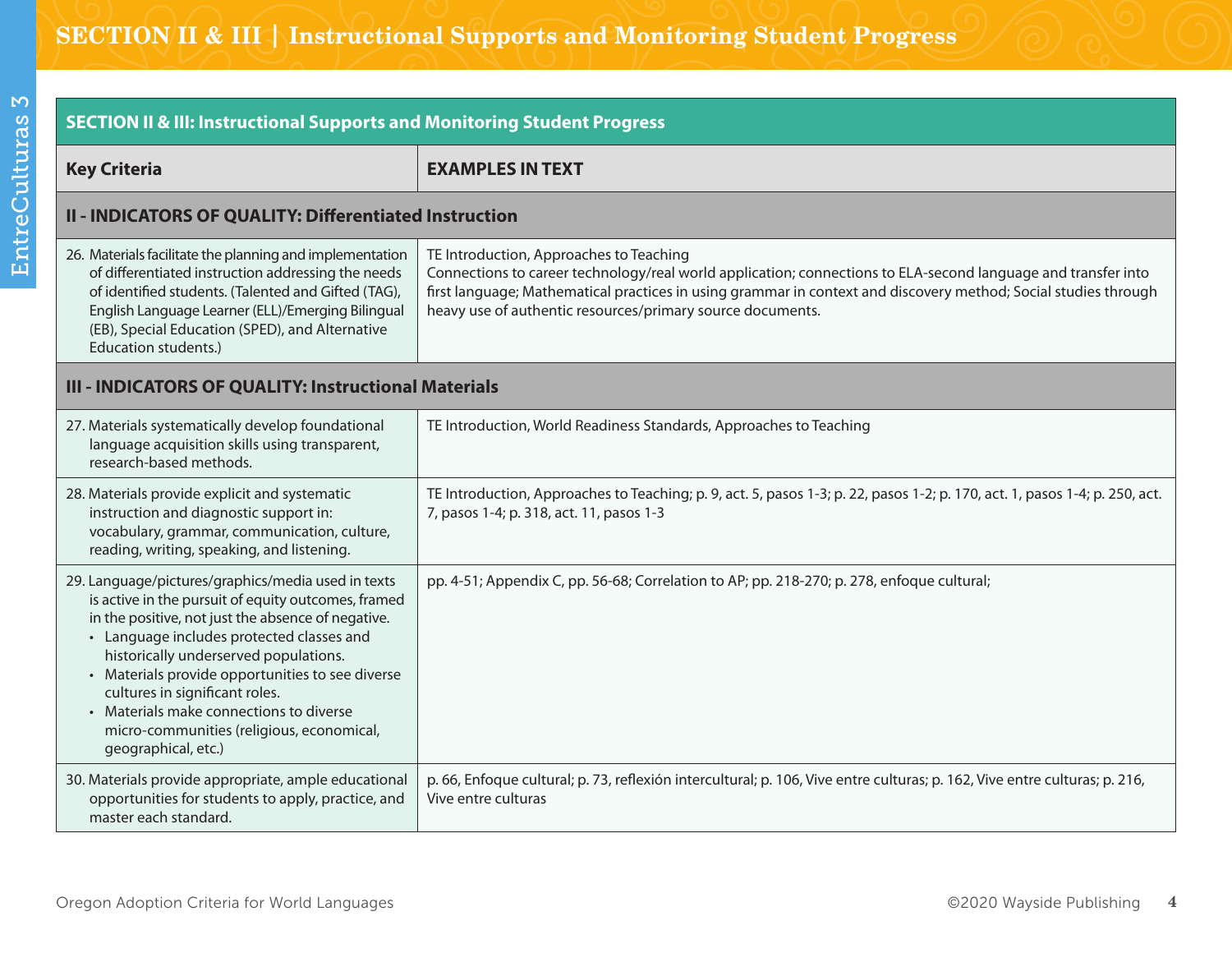| 31. Instructional materials are presented in a<br>teacher-friendly format that is accessible and<br>practical for classroom use by teachers of diverse<br>backgrounds, knowledge, and skill.                                                                                                                                                                                                                                                   | TE Introduction, Unit Organization                                                                                                                                                                                                                                                                                                                                                                                                                                                                                                                                                                                                                                                   |  |  |
|------------------------------------------------------------------------------------------------------------------------------------------------------------------------------------------------------------------------------------------------------------------------------------------------------------------------------------------------------------------------------------------------------------------------------------------------|--------------------------------------------------------------------------------------------------------------------------------------------------------------------------------------------------------------------------------------------------------------------------------------------------------------------------------------------------------------------------------------------------------------------------------------------------------------------------------------------------------------------------------------------------------------------------------------------------------------------------------------------------------------------------------------|--|--|
| IV - INDICATORS OF QUALITY: Assessment and Measuring Progress                                                                                                                                                                                                                                                                                                                                                                                  |                                                                                                                                                                                                                                                                                                                                                                                                                                                                                                                                                                                                                                                                                      |  |  |
| 32. Student assessment is aligned with Oregon's<br>adopted state content standards and established<br>proficiency-level outcomes, across the full depth,<br>breadth and complexity.                                                                                                                                                                                                                                                            | TE Introduction, Assessing Language Performance in Context; Appendix B, rubrics                                                                                                                                                                                                                                                                                                                                                                                                                                                                                                                                                                                                      |  |  |
| 33. Assessment materials include editable and<br>aligned rubrics, scoring guidelines, and<br>exemplars that provide guidance for analyzing<br>student performance to support teachers in:<br>• Planning instruction<br>Providing ongoing feedback to students<br>Sharing to guardian/parents<br>• Sharing to classrooms, schools/districts                                                                                                     | TE Introduction, Assessing Language Performance in Context, Explorer Portfolio, Explorer Grade book                                                                                                                                                                                                                                                                                                                                                                                                                                                                                                                                                                                  |  |  |
| 34. Materials assess student proficiency using<br>a variety of methods that recognize various<br>perspectives, and have been reviewed for<br>accessibility, adaptability, and cultural sensitivity<br>for all students (e.g. for students who are<br>Talented and Gifted (TAG), English Language<br>Learner (ELL)/Emerging Bilingual (EB), Special<br>Education (SPED) students, Heritage Speakers,<br>and/or Alternative Education Students). | Connections to career technology/real world application; connections to ELA-second language and transfer into<br>first language; Mathematical practices in using grammar in context and discovery method; Social studies through<br>heavy use of authentic resources/primary source documents.<br>Instructional Strategies Toolkit on Learning Site                                                                                                                                                                                                                                                                                                                                  |  |  |
| 35. Assessment materials provide multiple opportunities<br>and formats within each unit (e.g., interpersonal,<br>presentational, interpretive, integrated<br>performance) for students to demonstrate skills,<br>content knowledge, and receive feedback.                                                                                                                                                                                      | Includes embedded formative assessments in each unit, as well as summative performance assessments at the<br>end of each unit. The online supplemental activities can be assigned for a grade and the online language portfolio<br>can be used as an assessment tool. A variety of technology enhanced digital assessments including Integrated<br>Performance Assessments, Performance tasks, and Advanced Placement practice tasks are utilized within the<br>Learning Site in order to measure student growth and learning.<br>p. 106, Vive entre culturas; p. 162, Vive entre culturas; p. 216, Vive entre culturas; p. 270, Vive entre culturas; p. 326,<br>Vive entre culturas |  |  |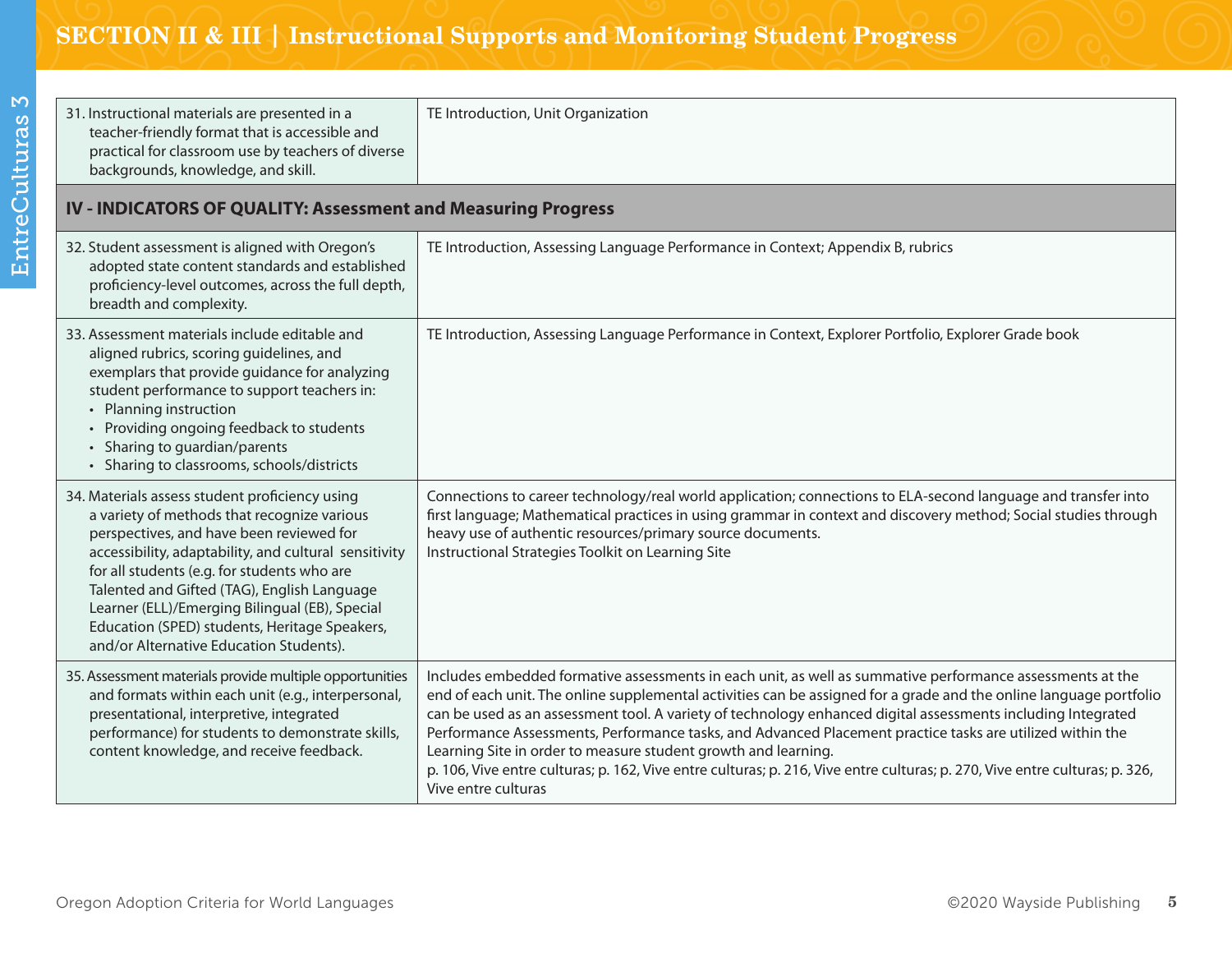### **SECTION II: Instructional Supports**

| <b>Supporting Criteria</b>                                                                                                                                                                                                                                             | <b>EXAMPLES IN TEXT</b>                                                                                                                                                                                                                                                                                                                                                                                                                                                                                                                                                                                                                                                                                          |  |  |  |
|------------------------------------------------------------------------------------------------------------------------------------------------------------------------------------------------------------------------------------------------------------------------|------------------------------------------------------------------------------------------------------------------------------------------------------------------------------------------------------------------------------------------------------------------------------------------------------------------------------------------------------------------------------------------------------------------------------------------------------------------------------------------------------------------------------------------------------------------------------------------------------------------------------------------------------------------------------------------------------------------|--|--|--|
| II - INDICATORS OF QUALITY: Student Engagement                                                                                                                                                                                                                         |                                                                                                                                                                                                                                                                                                                                                                                                                                                                                                                                                                                                                                                                                                                  |  |  |  |
| 36. Materials offer authentic and meaningful student-centered activities that build interest and understanding<br>of varied life experiences.                                                                                                                          | Can do Statements; Learning Site Explorer Portfolio;<br>p.28 reflexión intercultural; p. 77; reflexión intercultural;<br>p. 228; reflexión intercultural                                                                                                                                                                                                                                                                                                                                                                                                                                                                                                                                                         |  |  |  |
| 37. Materials provide opportunities for students to personalize, internalize, and take ownership of their learning.                                                                                                                                                    |                                                                                                                                                                                                                                                                                                                                                                                                                                                                                                                                                                                                                                                                                                                  |  |  |  |
| 38. Materials provide opportunities for students to personalize, internalize, and take ownership of their learning.                                                                                                                                                    |                                                                                                                                                                                                                                                                                                                                                                                                                                                                                                                                                                                                                                                                                                                  |  |  |  |
| 39. Materials provide guidance for teachers to support culturally responsive/relevant learning activities that address:<br>Diverse cultures with various linguistic backgrounds<br>Different learning styles and a range of interests<br>• Students with special needs |                                                                                                                                                                                                                                                                                                                                                                                                                                                                                                                                                                                                                                                                                                                  |  |  |  |
| III - INDICATORS OF QUALITY: Differentiated Instruction                                                                                                                                                                                                                |                                                                                                                                                                                                                                                                                                                                                                                                                                                                                                                                                                                                                                                                                                                  |  |  |  |
| 40. Materials provide varied Depth of Knowledge (D.O.K.) activities.                                                                                                                                                                                                   | Meets the UDL guidelines for providing multiple means<br>of engagement, multiple means of representation, and<br>multiple means of action and expression in both print<br>and digital formats/platforms. We believe that all users<br>should be able to access and use our textbook and digital<br>content. See more on accessibility: waysidepublishing.<br>com/about/accessibility. In addition, NIMAS guides the<br>production and electronic distribution of digital versions<br>of textbooks and other instructional materials so they<br>can be more easily converted into accessible formats.<br>Wayside Publishing is able to provide alternative versions<br>of products to meet the needs of students. |  |  |  |
| 41. Materials provide a social-emotional learning connection.                                                                                                                                                                                                          |                                                                                                                                                                                                                                                                                                                                                                                                                                                                                                                                                                                                                                                                                                                  |  |  |  |
| 42. Materials provide multiple tiers of access to proficiency-level content. (MTSS: Multi-Tiered Systems of<br>Support).                                                                                                                                               |                                                                                                                                                                                                                                                                                                                                                                                                                                                                                                                                                                                                                                                                                                                  |  |  |  |
| 43. Appropriate scaffolding, interventions, extensions, and supports are evident and do not sacrifice World<br>Language content.                                                                                                                                       |                                                                                                                                                                                                                                                                                                                                                                                                                                                                                                                                                                                                                                                                                                                  |  |  |  |
| 44. Materials provide access for core instruction, intensification, and acceleration, including targeted remediation<br>with proficiency-level content.                                                                                                                |                                                                                                                                                                                                                                                                                                                                                                                                                                                                                                                                                                                                                                                                                                                  |  |  |  |

45. Materials lend themselves to applying the principles of Universal Design for Learning (UDL).

TE introduction, approaches to learning differentiation; Graphic organizers on activities; p. 112, act preliminar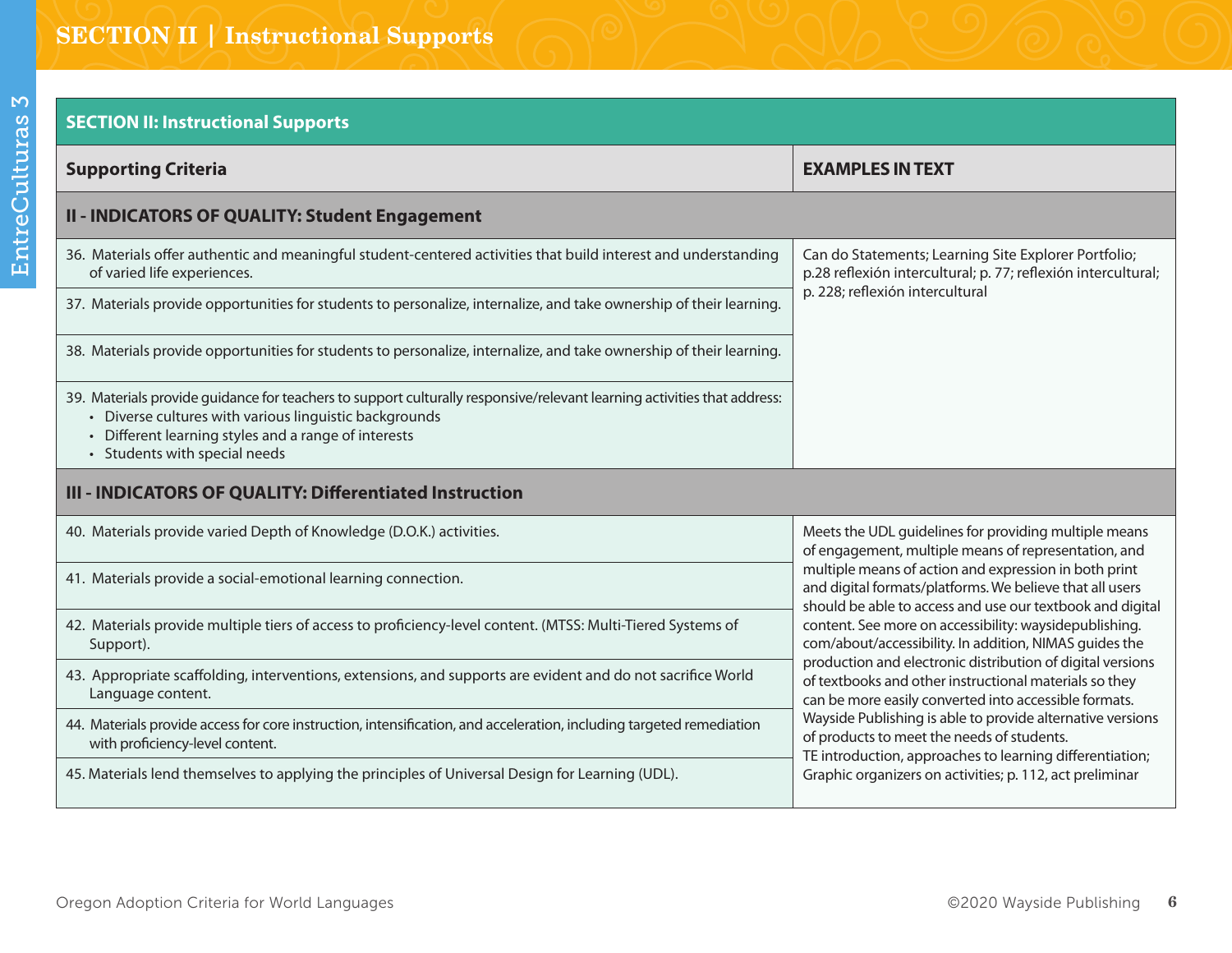### **IV - INDICATORS OF QUALITY: Instructional Materials**

- 46. Materials include current, authentic and culturally sensitive pictures, reflecting national and regional differences as well as graphics with relevant classroom applications.
- 47. Materials have online listening activities highlighted in the student edition.
- 48. Instructional materials are well organized and easily adaptable to fit different teaching situations or schedule configurations.
- 49. The teacher's edition is well-organized with practical teaching suggestions at the point of need.
- 50. Materials offer a digital FlexText. (E-textbook that adjusts to whatever screen student is using; content is updated to the most current version.)
- 51. Materials include technology supports and resources that allow digital and print materials to extend and enhance learning.
- 52. Materials include an online component that provides meaningful and interactive practice in addition to ancillary materials.
- 53. Materials refer students to additional informational resources to enhance their study of language and culture.
- 54. Materials allow for stakeholder engagement, inviting participation from parents/community.
- 55. Materials contain a variety of updated and user-friendly online materials and resources available to teachers, students, and families.
- 56. Culturally-responsive language reflects current events and changes in cultural perspectives.
- 57. Digital and print materials are consistently formatted, visually focused, uncluttered, and organized for efficient use.
- 58. Digital materials allow teachers to access, revise, and print from digital resources (e.g., readings, activities, assessments, and rubrics).
- 59. Materials allow for ongoing and embedded professional development.
- 60. The format and structure of the materials reflect a sequence of logical skills and/or concept development consistent with language acquisition research.
- 61. Materials provide direct access to equitable resources through various forms of technology available in multiple languages:
	- Speech to text
	- Text to speech
	- Audio books
	- Digital copies

The online Learning Site contains the digital textbook FlexText as well as the online resources and activities in Explorer. Students can access the FlexText on their device and seamlessly navigate from it to the accompanying online video and audio resources, as well as teacher assignments and supplemental activities. Students can complete online activities, assessments, and access their language portfolio.

p. 10, act 5, pasos 1-4; actividades adicionales on Explorer,unidad 3, extension; appendix answer keys; reflexiones interculturales; enfoques interculturales and culturales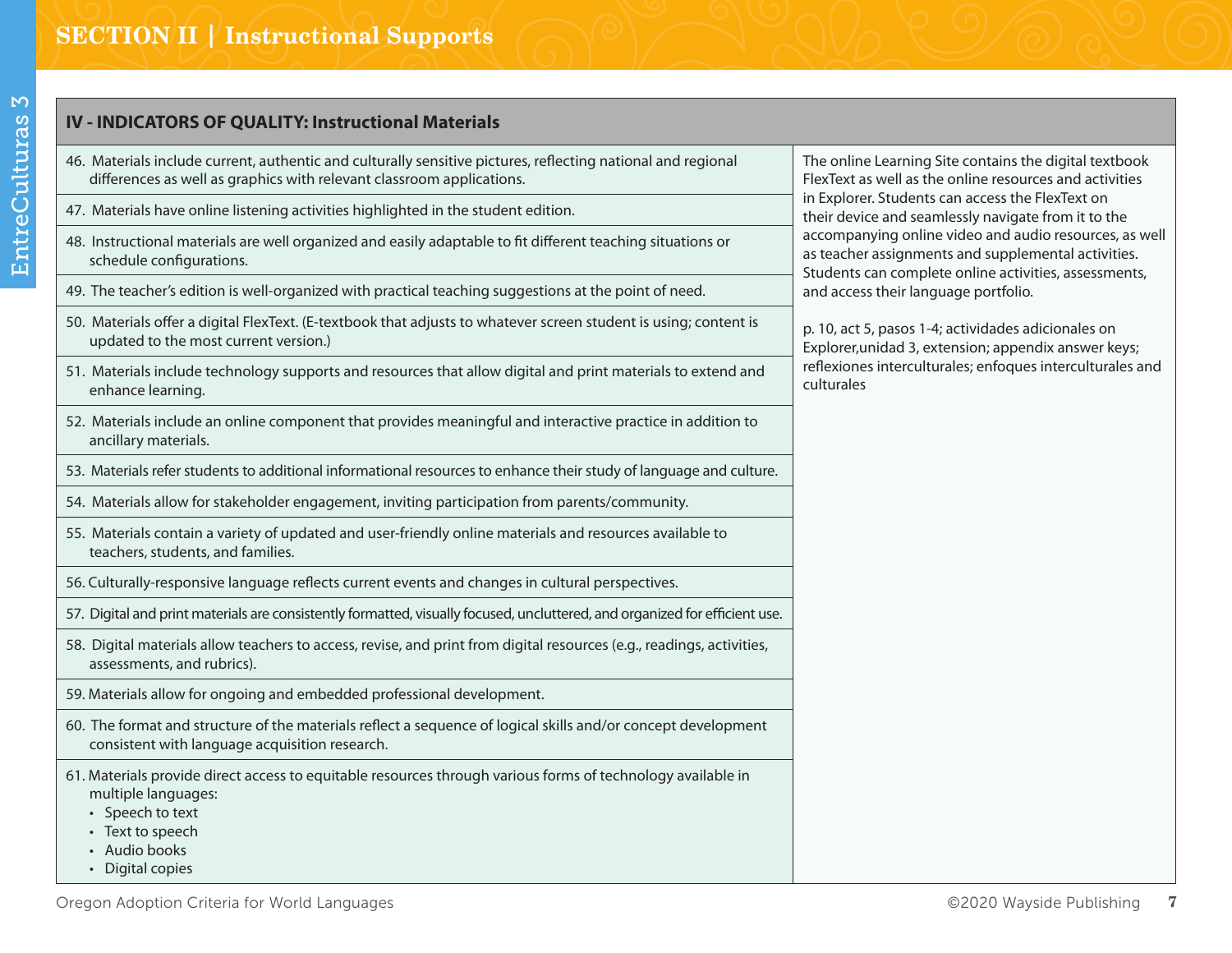#### **IV - INDICATORS OF QUALITY: Instructional Materials**

- 62. Materials include current, authentic and culturally sensitive pictures, reflecting national and regional differences as well as graphics with relevant classroom applications.
- 63. Materials have online listening activities highlighted in the student edition.
- 64. Instructional materials are well organized and easily adaptable to fit different teaching situations or schedule configurations.
- 65. The teacher's edition is well-organized with practical teaching suggestions at the point of need.
- 66. Materials offer a digital FlexText. (E-textbook that adjusts to whatever screen student is using; content is updated to the most current version.)
- 67. Materials include technology supports and resources that allow digital and print materials to extend and enhance learning.
- 68. Materials include an online component that provides meaningful and interactive practice in addition to ancillary materials.
- 69. Materials refer students to additional informational resources to enhance their study of language and culture.
- 70. Materials allow for stakeholder engagement, inviting participation from parents/community.
- 71. Materials contain a variety of updated and user-friendly online materials and resources available to teachers, students, and families.
- 72. Culturally-responsive language reflects current events and changes in cultural perspectives.
- 73. Digital and print materials are consistently formatted, visually focused, uncluttered, and organized for efficient use.
- 74. Digital materials allow teachers to access, revise, and print from digital resources (e.g., readings, activities, assessments, and rubrics).
- 75. Materials allow for ongoing and embedded professional development.
- 76. The format and structure of the materials reflect a sequence of logical skills and/or concept development consistent with language acquisition research.
- 77. Materials provide direct access to equitable resources through various forms of technology available in multiple languages:
	- Speech to text
	- Text to speech
	- Audio books
	- Digital copies

The online Learning Site contains the digital textbook FlexText as well as the online resources and activities in Explorer. Students can access the FlexText on their device and seamlessly navigate from it to the accompanying online video and audio resources, as well as teacher assignments and supplemental activities. Students can complete online activities, assessments, and access their language portfolio. p. 10, act 5, pasos 1-4; actividades adicionales on Explorer, answer keys; reflexiones interculturales; enfoques culturales